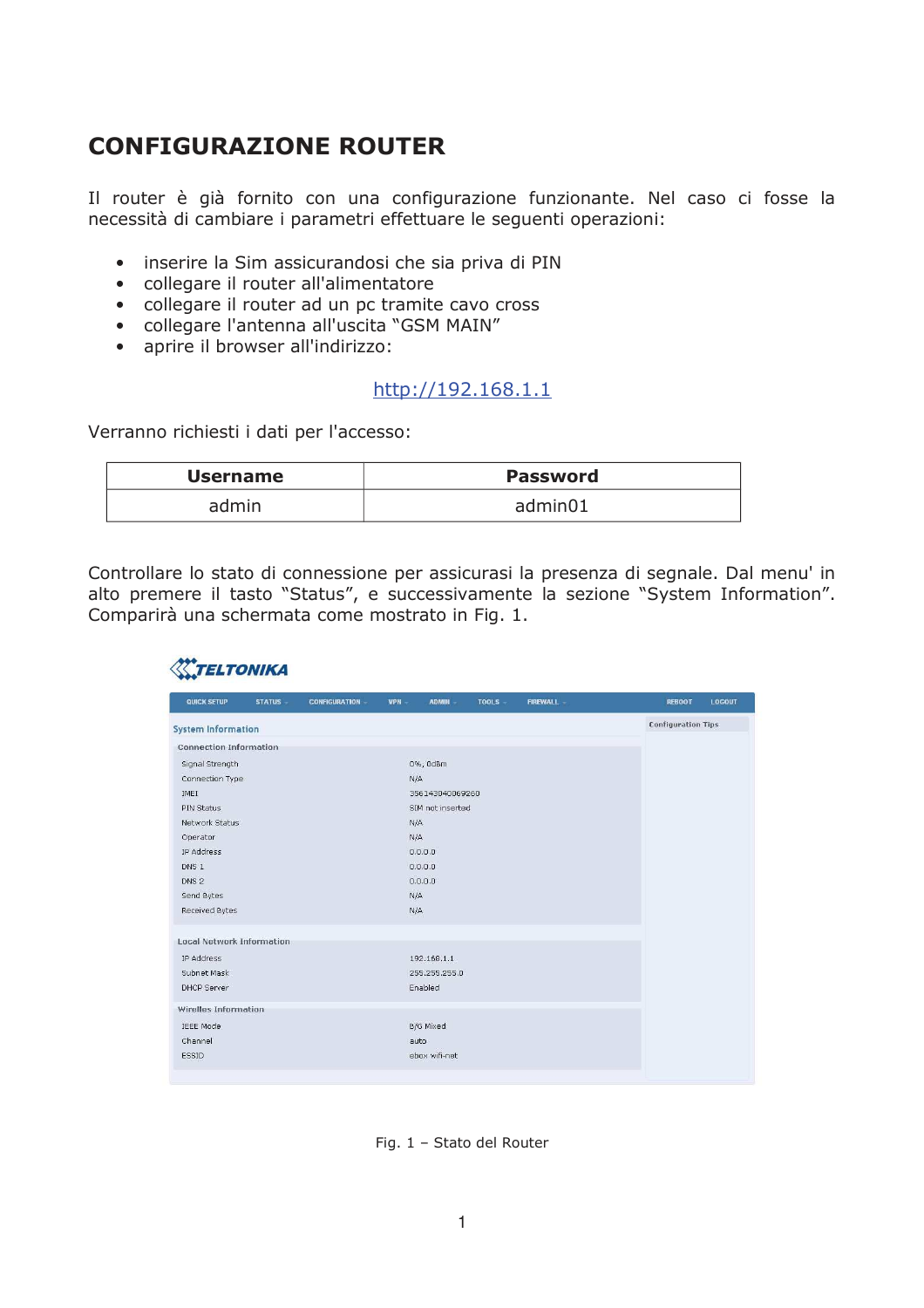Per una connessione accettabile che permetta anche la navigazione su Internet, devono essere presenti almeno due livelli verdi di segnale nella riga "Signal Strenght". Nel caso non vi fossero, applicare la seconda antenna in dotazione con il router, collegandola all'uscita "GSM AUX". La presenza di un segnale sufficiente permette la connessione ad internet, l'assenza di un indirizzo IP nella riga "IP Address" significa la non avvenuta connessione.

Nel caso si dovessero impostare informazioni diverse per il suo funzionamento è possibile utilizzare il "Quick Setup", che permette di settare velocemente e in maniera semplice solo alcuni parametri del router.

Nella sezione "Configuration" vi sono anche le sezioni presenti in "Quick Setup", ma complete di altre funzionalità. Le schermate che seguono si riferiscono esclusivamente all'area "Configuration". La Fig. 2 che segue mostra il sottomenù "Mobile Network Settings".

| <b>QUICK SETUP</b>           | <b>STATUS</b> | <b>CONFIGURATION</b> | <b>VPN</b>  | <b>ADMIN</b> | <b>TOOLS</b> | <b>FIREWALL</b> | LOGOUT<br><b>REBOOT</b>           |
|------------------------------|---------------|----------------------|-------------|--------------|--------------|-----------------|-----------------------------------|
| <b>Modem Settings</b>        |               |                      |             |              |              |                 | <b>Configuration Tips</b>         |
| <b>Connection parameters</b> |               |                      |             |              |              |                 | Mobile Network<br><b>Settings</b> |
| Network preference           |               | Auto                 |             |              | $\checkmark$ |                 |                                   |
| APN                          |               |                      | ibox.tim.it |              |              |                 |                                   |
| PIN                          |               |                      |             |              |              |                 |                                   |
| Authentification method      |               | None                 |             |              | $\mathbf{v}$ |                 |                                   |
| Enable manual DNS            |               | п                    |             |              |              |                 |                                   |

Fig. 2 - Mobile Network Settings

Qui è possibile cambiare le informazioni del proprio gestore telefonico, inserendo il tipo di connessione, l'APN (contattare il customer service del proprio operatore per conoscere l'APN della SIM), il metodo di autenticazione ed eventuali username e password. E' possibile anche inserire un eventuale PIN presente, ma si consiglia di inserire una Sim che abbia già questo codice disabilitato. Ricordarsi per ogni operazione di selezionare il tasto "Save", situato in basso a destra in ogni pagina di configurazione.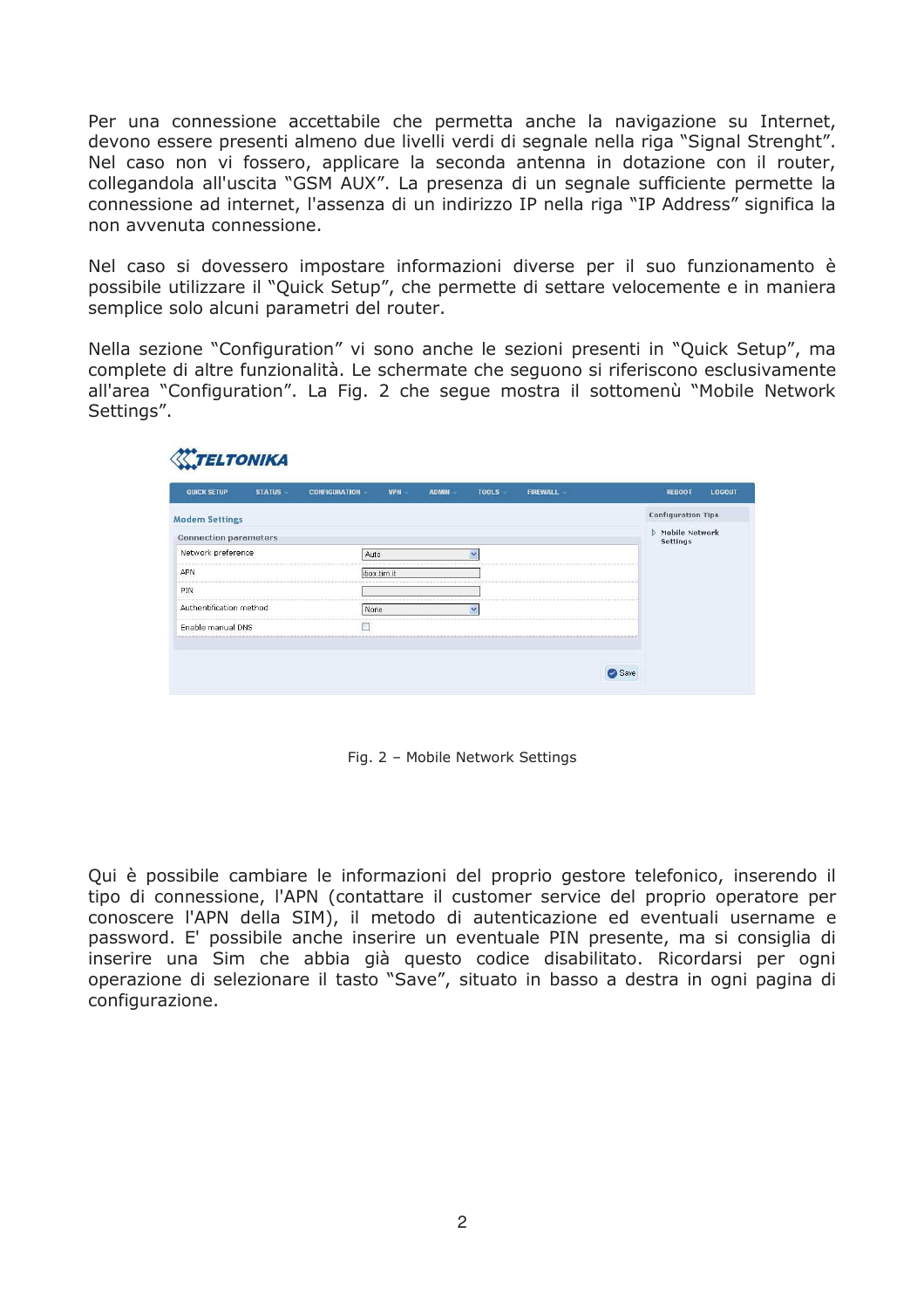La schermata che segue mostra il sottomenù "Network Settings", sempre facente parte della sezione "Configuration". (Fig. 3)

| <b>QUICK SETUP</b>      | <b>STATUS</b> | <b>CONFIGURATION</b> | <b>VPN</b>    | <b>ADMIN</b> | <b>TOOLS</b>         | <b>FIREWALL</b> | <b>REBOOT</b><br><b>LOGOUT</b> |
|-------------------------|---------------|----------------------|---------------|--------------|----------------------|-----------------|--------------------------------|
| <b>Network Settings</b> |               |                      |               |              |                      |                 | <b>Configuration Tips</b>      |
| Router settings         |               |                      |               |              |                      |                 | Router Settings                |
| Router IP address       |               |                      | 192.168.1.1   |              |                      |                 | <b>DHCP Settings</b>           |
| Router subnet           |               |                      | 255.255.255.0 |              |                      |                 |                                |
| <b>DHCP settings</b>    |               | V                    |               |              |                      |                 |                                |
| Enable DHCP             |               |                      |               |              |                      |                 |                                |
| IP address from         |               |                      | 192.168.1.111 |              |                      |                 |                                |
| IP address to           |               |                      | 192.168.1.112 |              |                      |                 |                                |
| Lease time              |               | $\overline{12}$      |               |              |                      |                 |                                |
| Lease time scale        |               | Hours                |               |              | $\ddot{\phantom{1}}$ |                 |                                |
| WINS address            |               |                      |               |              |                      |                 |                                |
|                         |               |                      |               |              |                      |                 |                                |

Fig. 3 - Network Settings

Qui è possibile modificare l'indirizzo Ip del Router ed eventualmente abilitare la funzione dhcp.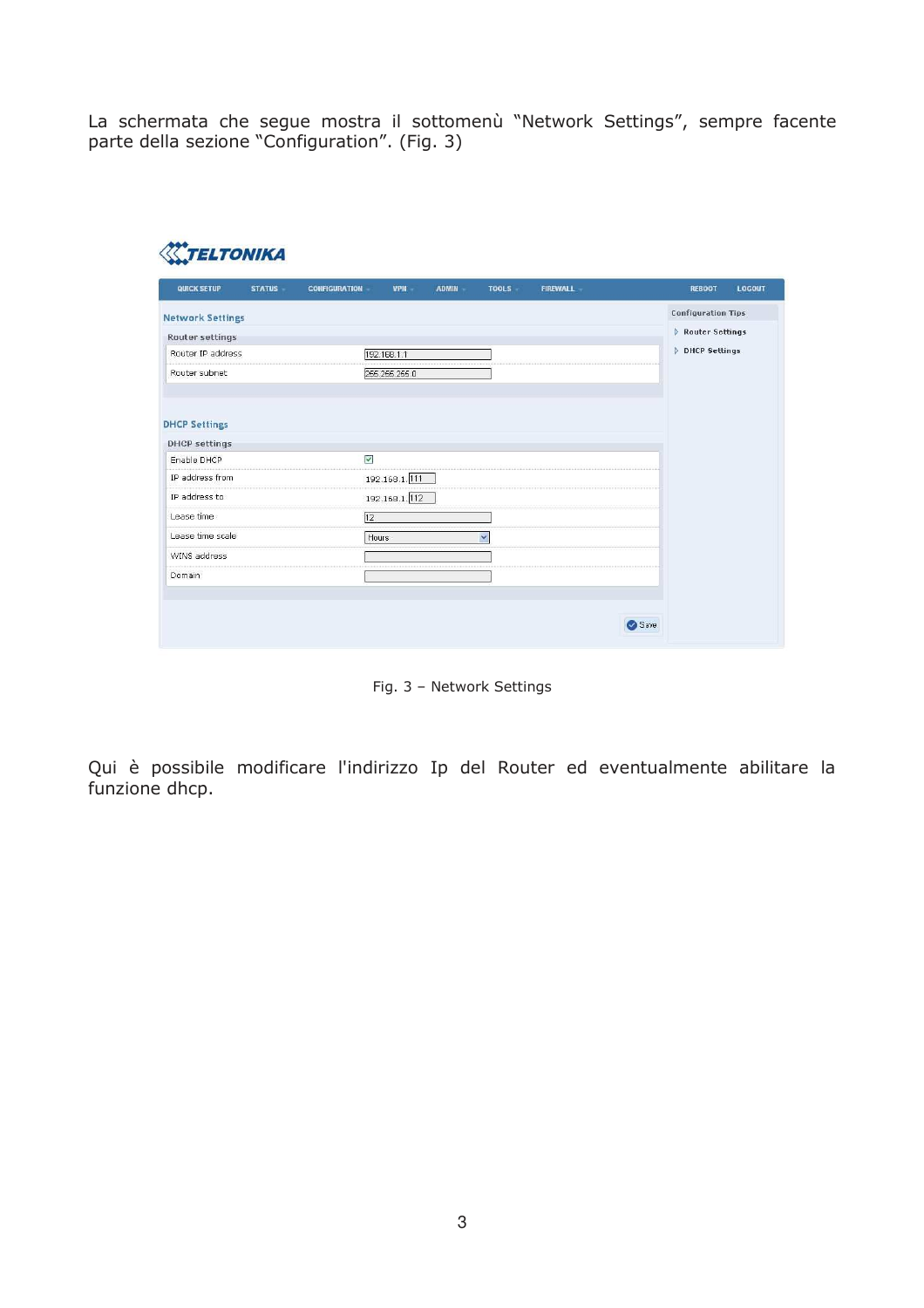Nell'eventualità fosse necessaria una configurazione wireless, entrare nell'area "Wireless Settings". (Fig. 4)

| QUICK SETUP<br><b>STATUS</b> | VPN -<br><b>CONFIGURATION</b><br><b>ADMIN</b> | FIREWALL -<br><b>REBOOT</b><br>TOOLS - | <b>LOGOUT</b> |
|------------------------------|-----------------------------------------------|----------------------------------------|---------------|
| <b>Wireless Settings</b>     |                                               | <b>Configuration Tips</b>              |               |
| <b>Hardware settings</b>     |                                               | Hardware Settings                      |               |
| Enable Radio                 | $\triangledown$                               | Software Settings                      |               |
| IEEE mode                    | <b>B/G Mixed</b><br>$\overline{\mathbf{v}}$   | Encryption                             |               |
| Channel                      | $\checkmark$<br>auto                          | $\triangleright$ Cipher                |               |
| Transmit power(dBm)          | 100%<br>$\checkmark$                          |                                        |               |
| Software settings            |                                               |                                        |               |
| Mode                         | $\ddot{\phantom{0}}$<br>Access point          |                                        |               |
| SSID                         | ebox wifi-net                                 |                                        |               |
| Fragmentation                |                                               |                                        |               |
| <b>RTS</b>                   |                                               |                                        |               |
| Fast Frames                  | $\Box$                                        |                                        |               |
| Packet Bursting              | $\Box$                                        |                                        |               |
| Compression                  | $\Box$                                        |                                        |               |
| Quality of service(WMM)      | $\Box$                                        |                                        |               |
| User isolation               | $\Box$                                        |                                        |               |
| Hide ESSID                   | $\Box$                                        |                                        |               |
| Encryption                   | No Encryption<br>Y                            |                                        |               |

Fig. 4 - Wireless Settings

Spuntare "Enable radio", impostare il nome della connessione e la crittografia appropriata nella voce "Wireless mode".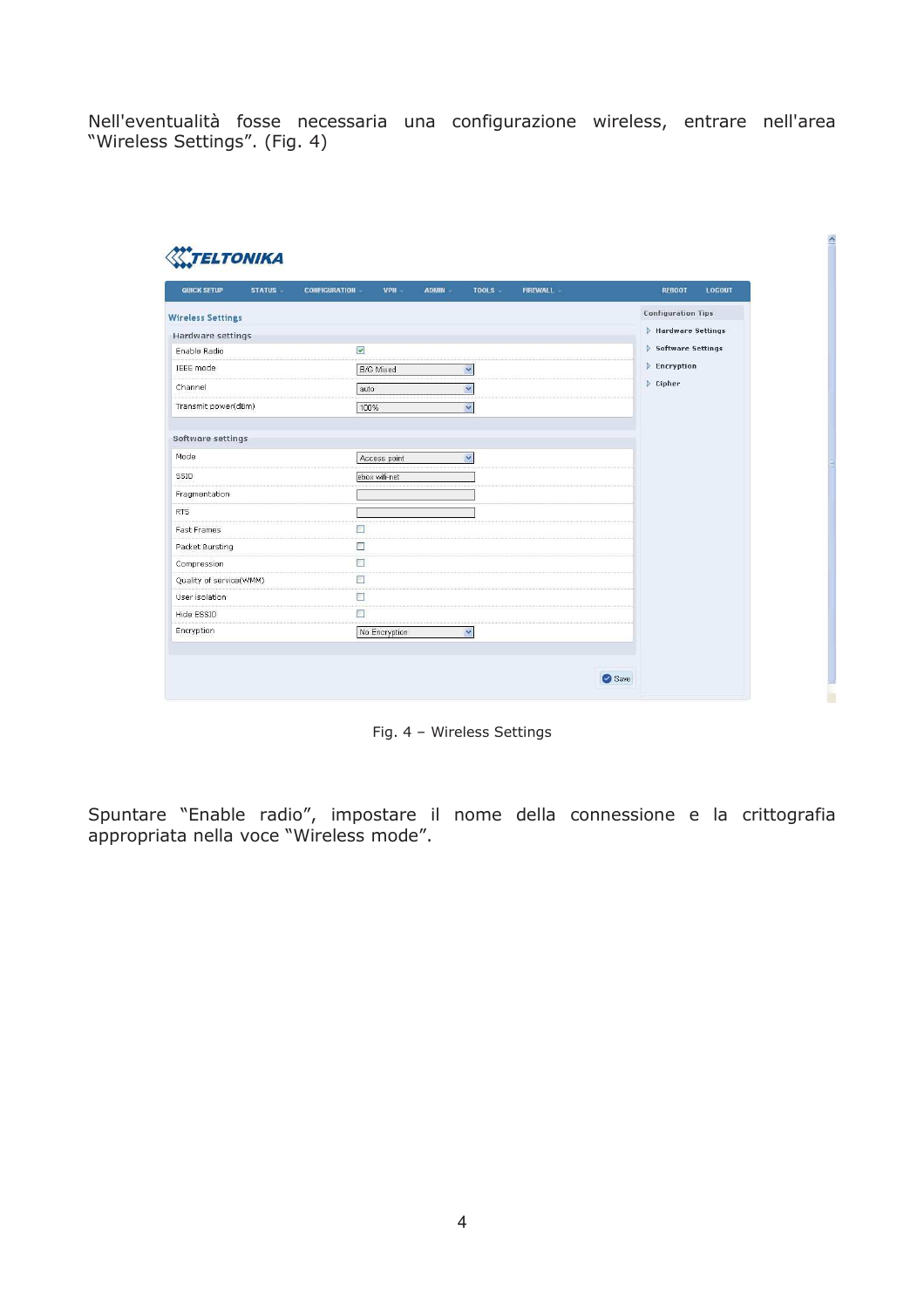Per abilitare un indirizzo dyndns, entrare nell'area "Dynamic DNS Settings (vedi Appendice A). La Fig. 5 mostra la sezione.

| <b>QUICK SETUP</b>          | STATUS - | <b>CONFIGURATION</b> | VPN -      | <b>ADMIN</b> | <b>TOOLS</b> | FIREWALL | LOGOUT<br><b>REBOOT</b>        |
|-----------------------------|----------|----------------------|------------|--------------|--------------|----------|--------------------------------|
| <b>Dynamic DNS Settings</b> |          |                      |            |              |              |          | <b>Configuration Tips</b>      |
| Enable Dynamic DNS          |          | П                    |            |              |              |          | Dynamic DNS<br><b>Settings</b> |
| User Name                   |          |                      |            |              |              |          |                                |
| Password                    |          |                      |            |              | C            |          |                                |
| Host name                   |          |                      |            |              |              |          |                                |
| Update Period(seconds)      |          |                      |            |              |              |          |                                |
| DynDNS service type         |          |                      | dyndns.org |              | $\checkmark$ |          |                                |

Fig. 5 - Dynamic DNS Settings

Ricordarsi di selezionare la spunta "Enable Dynamic DNS" ed eventualmente di premere il tasto "Save" in basso a destra.

Dal Menù il alto premere "Firewall" per poter settare le regole di "Port Forwarding"  $(Fig. 6).$ 

|                    | QUICK SETUP              | <b>STATUS</b> | <b>CONFIGURATION</b> | <b>VPN</b>          | <b>ADMIN</b> | TOOLS -      | <b>FIREWALL</b>                                      |                | <b>REBOOT</b>             | <b>LOGOUT</b> |
|--------------------|--------------------------|---------------|----------------------|---------------------|--------------|--------------|------------------------------------------------------|----------------|---------------------------|---------------|
|                    | Port forwarding rules    |               |                      |                     |              |              |                                                      |                | <b>Configuration Tips</b> |               |
|                    | <b>Redirect settings</b> |               |                      |                     |              |              |                                                      |                | Port Forwarding           |               |
| <b>Enable</b>      | App name                 |               | Input port range     | Protocol            |              |              | <b>Destination IP address Destination port range</b> |                | DMZ zone                  |               |
| ✔                  | Web                      | 16o           | 80<br>$\sim$         | TCP<br>$\checkmark$ | 192.168.1.   | 110          | BO<br>80<br>$\sim$                                   | Delete         |                           |               |
| V                  | MySQL                    | 3306          | 3306<br>$\sim$       | TCP<br>$\checkmark$ | 192.168.1.   | 110          | 3306<br>$\sim$                                       | 3306<br>Delete |                           |               |
| V                  | <b>VNC</b>               | 5900          | 5900<br>$\sim$       | TCP<br>$\checkmark$ | 192.168.1.   | 110          | 5900<br>$\sim$                                       | 5900<br>Delete |                           |               |
| M                  | RDP                      | 3389          | 3389<br>$\sim$       | TCP<br>$\checkmark$ | 192.168.1.   | 110          | 3389<br>$\sim$                                       | 3389<br>Delete |                           |               |
| V                  | <b>ROUTER</b>            | 8080          | 8080<br>$\sim$       | TCP<br>$\checkmark$ | 192.168.1.   | $\mathbf{1}$ | 80<br>80<br>$\sim$                                   | Delete         |                           |               |
| 簡<br>Add           |                          |               |                      |                     |              |              |                                                      |                |                           |               |
|                    |                          |               |                      |                     |              |              |                                                      |                |                           |               |
| DMZ zone<br>Enable |                          |               | □                    |                     |              |              |                                                      |                |                           |               |
|                    | Destination IP address   |               |                      |                     |              |              |                                                      |                |                           |               |
|                    |                          |               |                      |                     |              |              |                                                      |                |                           |               |
|                    |                          |               |                      |                     |              |              |                                                      |                |                           |               |
|                    |                          |               |                      |                     |              |              |                                                      | Save           |                           |               |

Fig. 6 - Port Forwarding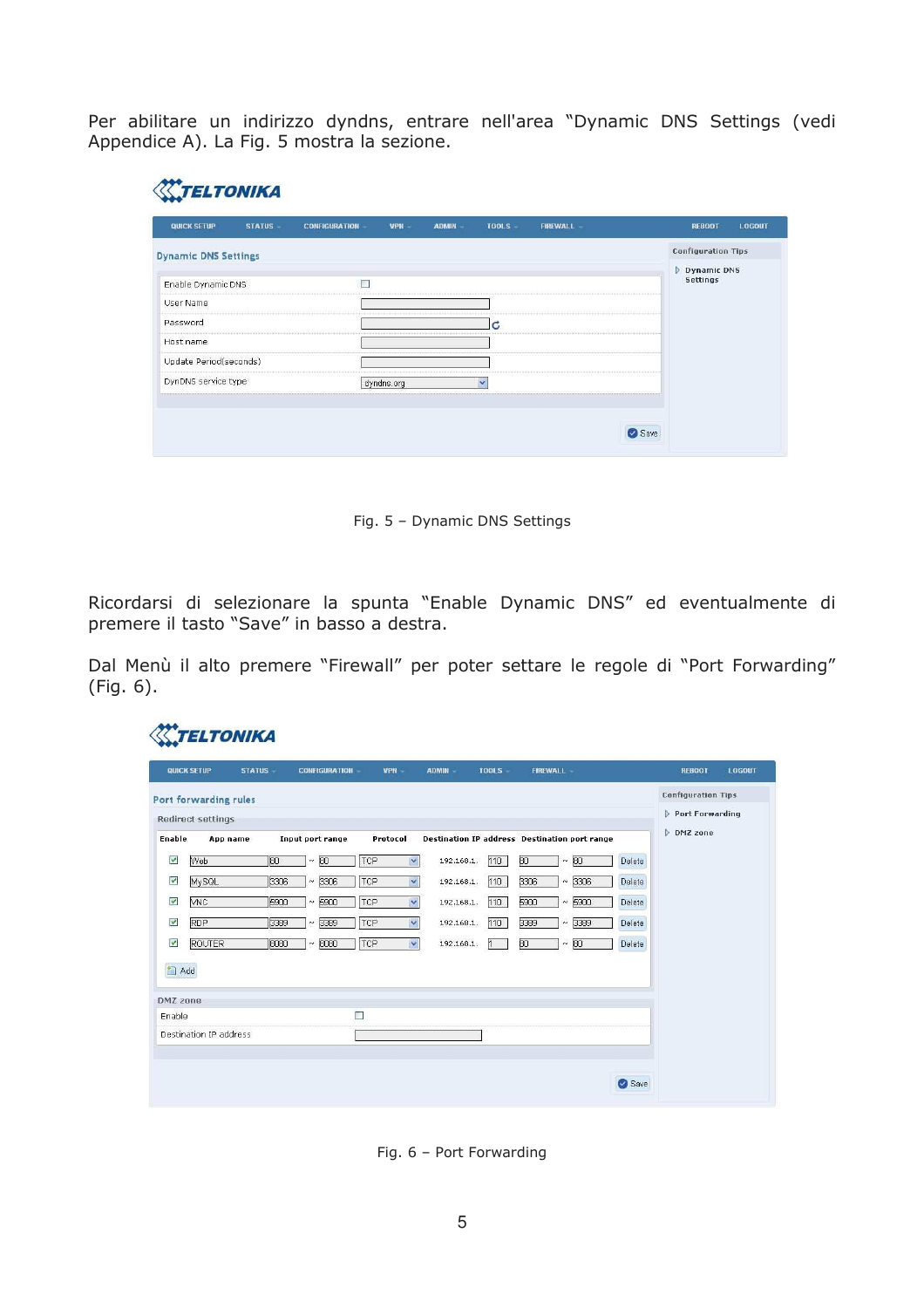Nel caso vi fosse la necessità di raggiungere una macchina da un indirizzo pubblico, deve essere creata una regola di "Port Forwarding". Questa funzione permette di reindirizzare il traffico internet verso la macchina, che risponde tramite la porta "80", il Port Forwarding permette di raggiungere la macchina tramite questa porta, e di essere dirottato, tramite una porta secondaria ad altro dispositivo o funzione. Premere Add per creare una nuova regola, che verrà aggiunta all'elenco presente.

La regola creata sarà modificabile in ogni momento, per la rimozione premere il tasto "Delete". Ricordarsi di premere il tasto "Save" e successivamente Reboot per rendere efficaci le modifiche.

Sotto troviamo "DMZ Zone", che non è altro che un collegamento diretto tra un indirizzo pubblico e un indirizzo della macchina. Ricordarsi di spuntare il tasto "Enable" ed eventualmente di premere il tasto "Save".

Premendo "Firewall" dal menù il alto, e successivamente "Traffic Rules", sarà possibile impostare delle funzioni di sicurezza, come indirizzi da filtrare dal sistema o impostare indirizzi https, ovvero protocolli di crittografia asimettrica per la gestione di trasferimenti d'informazioni riservate (Fig.7).

|                      | QUICK SETUP                      |      | <b>STATUS</b>                                                                                                                                                                                             | <b>CONFIGURATION</b><br><b>VPII</b>                                   | <b>TOOLS</b><br><b>ADMIN</b>                                                                                                        | <b>FIREWALL</b>                                                  |             | <b>BREEDER</b>            | LOGOUT |
|----------------------|----------------------------------|------|-----------------------------------------------------------------------------------------------------------------------------------------------------------------------------------------------------------|-----------------------------------------------------------------------|-------------------------------------------------------------------------------------------------------------------------------------|------------------------------------------------------------------|-------------|---------------------------|--------|
|                      |                                  |      |                                                                                                                                                                                                           |                                                                       | 12 parameter(s) has changed. Press Reboot to apply new configuration parameters.                                                    |                                                                  |             | <b>Configuration Tips</b> |        |
|                      | <b>Firewall - Traffic Rules</b>  |      |                                                                                                                                                                                                           |                                                                       |                                                                                                                                     |                                                                  |             | Traffic Rules             |        |
|                      | to open WAN ports on the router. |      |                                                                                                                                                                                                           |                                                                       | Traffic rules define policies for packets traveling between different zones, for example to reject traffic between certain hosts or |                                                                  |             |                           |        |
|                      | <b>Traffic Rules</b>             |      |                                                                                                                                                                                                           |                                                                       |                                                                                                                                     |                                                                  |             |                           |        |
|                      | <b>Enable Name</b>               |      | <b>Family Protocol</b>                                                                                                                                                                                    | Source                                                                | <b>Destination</b>                                                                                                                  | Action                                                           |             |                           |        |
| $\triangledown$      | Allow-DHCP-<br>Renew             | IPv4 | <b>UDP</b>                                                                                                                                                                                                | From any host in wan                                                  | To any router IP at port 68<br>on this device.                                                                                      | Accept<br>input                                                  | Edit Delete |                           |        |
| ▽                    | Allow-Ping                       | IPv4 | ICMP with type<br>echo-request                                                                                                                                                                            | From any host in wan                                                  | To any router IP on this<br>device                                                                                                  | Accept<br>input                                                  | Edit Delete |                           |        |
|                      | Allow-DHCPv6 IPv6                |      | <b>UDP</b>                                                                                                                                                                                                | From IP range<br>FE80:0:0:0:0:0:0:0/10 in<br>wan with source port 547 | To IP range<br>FE80:0:0:0:0:0:0:0/10 at<br>port 546 on this device                                                                  | Accept<br>input                                                  | Edit Delete |                           |        |
| $\blacktriangledown$ | Allow-ICMPv6-<br>Input           | IPv6 | ICMP with types<br>echo-request,<br>destination-<br>unreachable,<br>packet-too-big<br>time-exceeded,<br>bad-header,<br>unknown-<br>header-type;<br>router-<br>solicitation,<br>neighbour-<br>solicitation | From any host in wan                                                  | To any router IP on this<br>device                                                                                                  | Accept<br>input and<br>limit to<br>1000 pkts.<br>per<br>second   | Edit Delete |                           |        |
| $\triangledown$      | Allow-ICMPv6-<br>Forward         |      | ICMP with types<br>echo-request,<br>destination-<br>unreachable,<br>IPv6 packet-too-big,<br>time-exceeded,<br>bad-header,<br>unknown-<br>header-type                                                      | From any host in wan                                                  | To any router IP on this<br>device                                                                                                  | Accept<br>forward<br>and limit<br>to 1000<br>pkts, per<br>second | Edit Delete |                           |        |
| V                    | allow-vpn-<br>traffic            | IPv4 | <b>TCPUDP</b>                                                                                                                                                                                             | From any host in wan                                                  | To any router IP at port 1194<br>on this device                                                                                     | Accept<br>input                                                  | Edit Delete |                           |        |
|                      |                                  |      |                                                                                                                                                                                                           |                                                                       |                                                                                                                                     |                                                                  |             |                           |        |
|                      | Open ports on router:<br>Name    |      |                                                                                                                                                                                                           | Protocol                                                              | <b>External port</b>                                                                                                                |                                                                  |             |                           |        |
|                      |                                  |      |                                                                                                                                                                                                           | TCP+UDP<br>v                                                          |                                                                                                                                     | + Add                                                            |             |                           |        |

Fig. 7 - Firewall Settings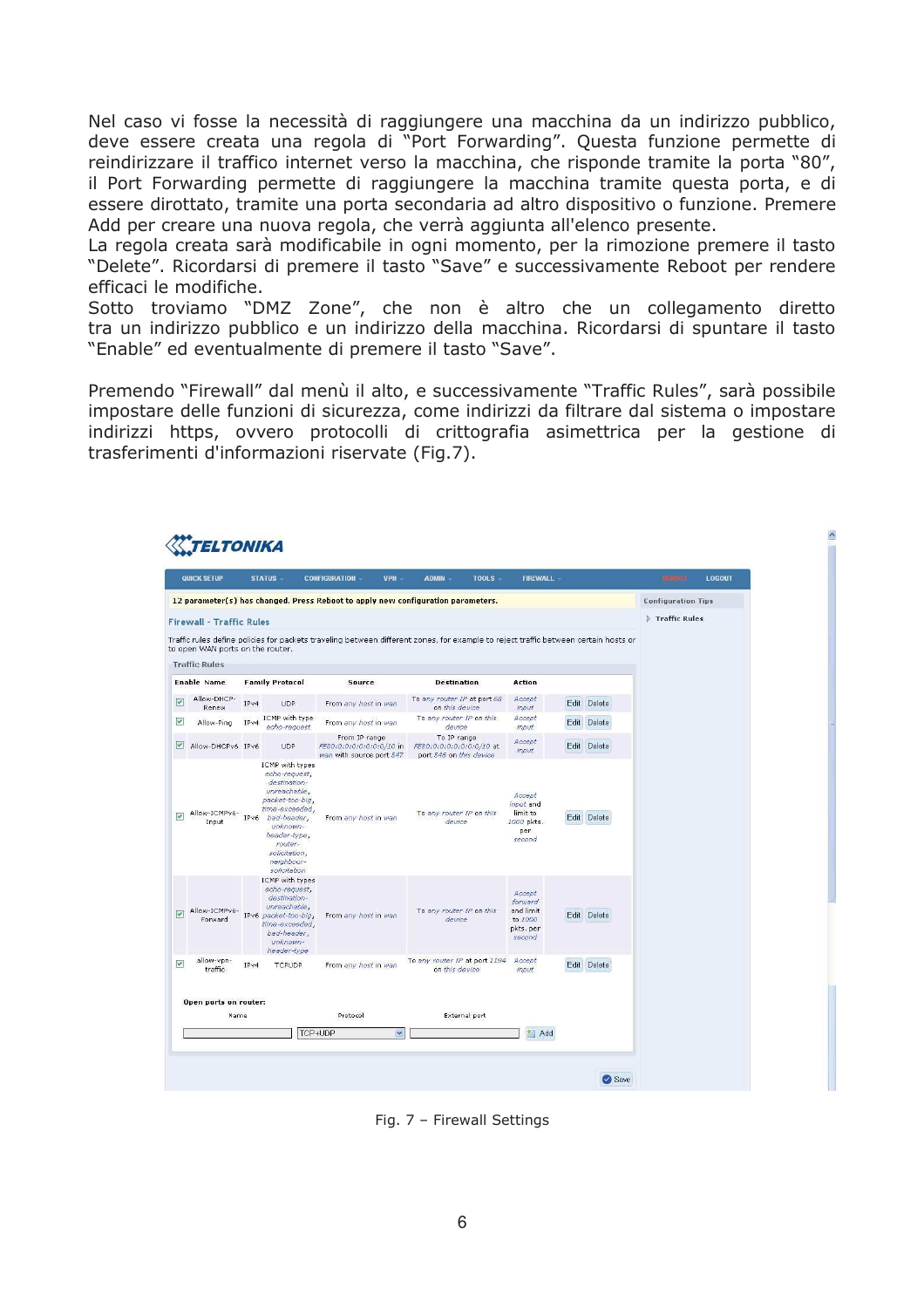Nel caso si volesse utilizzare una "VPN", ovvero creare una rete virtuale privata, questa è la schermata che ci permetterà il settaggio (Fig. 8). Questa pagina è raggiungibile dal menù principale, cliccando l'apposita sezione "VPN" - "Open VPN".

| <b>QUICK SETUP</b>                                                                           | <b>STATUS</b>                                                                                | <b>CONFIGURATION</b>    | <b>ADMIN</b><br><b>VPN</b>          | <b>TOOLS</b> | <b>FIREWALL</b> | <b>REBOOT</b>                                                                                            | LOGOUT |  |
|----------------------------------------------------------------------------------------------|----------------------------------------------------------------------------------------------|-------------------------|-------------------------------------|--------------|-----------------|----------------------------------------------------------------------------------------------------------|--------|--|
| OpenVPN                                                                                      |                                                                                              |                         |                                     |              |                 | <b>Configuration Tips</b>                                                                                |        |  |
| OpenVPN instances<br>Below is a list of configured OpenVPN instances and their current state | OpenVPN is an application that<br>implements virtual private<br>network (VPN) techniques for |                         |                                     |              |                 |                                                                                                          |        |  |
| <b>Tunnel Name</b>                                                                           | Tun/Tap                                                                                      | Protocol                | Port                                |              | <b>Status</b>   | creating secure point-to-point or<br>site-to-site connections in routed<br>or bridged configurations and |        |  |
|                                                                                              |                                                                                              |                         | This section contains no values yet |              |                 | remote access facilities. OpenVPN<br>allows peers to authenticate each                                   |        |  |
| Role: Client                                                                                 |                                                                                              | New configuration name: |                                     |              | F<br>Add New    | other using a pre-shared secret<br>key, certificates, or                                                 |        |  |

Fig. 8 - VPN

Per cambiare la password di sistema accedere dal menù principale alla sezione "Admin" e cliccare il relativo sottomenù "Account". E' possibile effettuare l'Upgrade del Firmware dalla voce "Maintenance" (Fig.9). E' possibile caricare una configurazione precedentemente salvata selezionando la voce "Configuration" (Fig. 10).

| <b>QUICK SETUP</b>                    | <b>STATUS</b> | <b>CONFIGURATION</b> | <b>VPN</b> | <b>ADMIN</b> | <b>TOOLS</b> | <b>FIREWALL</b> | LOGOUT<br><b>REBOOT</b>                                    |  |
|---------------------------------------|---------------|----------------------|------------|--------------|--------------|-----------------|------------------------------------------------------------|--|
| Firmware upgrade                      |               |                      |            |              |              |                 | <b>Configuration Tips</b>                                  |  |
| Select archive for firmware upgrade   |               |                      |            |              |              |                 | In this section you can upgrade<br>your router's firmware. |  |
| Firmware upload:                      |               |                      |            |              |              |                 | Firmware upgrade                                           |  |
| Scegli file   Nessun file selezionato |               |                      |            |              |              |                 | Troubleshoot file                                          |  |
| Firmware upgrade                      |               |                      |            |              |              |                 |                                                            |  |
|                                       |               |                      |            |              |              |                 |                                                            |  |
| Download troubleshoot archive         |               |                      |            |              |              |                 |                                                            |  |
|                                       |               |                      |            |              |              |                 |                                                            |  |
| O Download troubleshoot file          |               |                      |            |              |              |                 |                                                            |  |

Fig. 9 - Upgrade Firmware